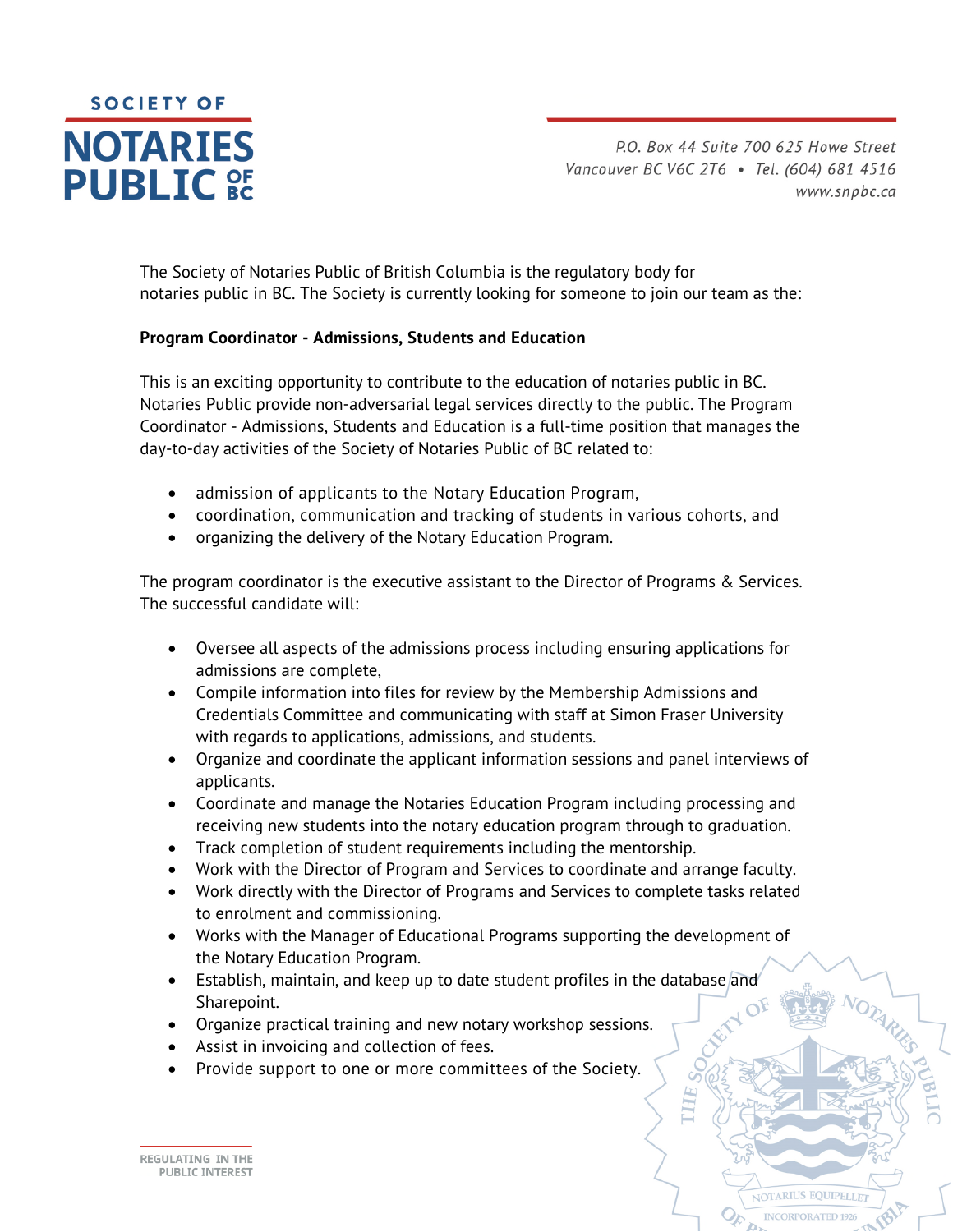

# **Qualifications:**

This is a position that is well-suited to someone with legal knowledge and/or experience as a notary public, paralegal, or legal assistant or who has experience in a post-secondary educational institution who has a passion for education and learning.

### **Required Knowledge, Skills, and Abilities:**

- Excellent time management skills,
- High degree of attention to detail,
- High degree of proficiency in written and spoken English, including the ability to draft formal written communications,
- Demonstrates initiative with no supervision required,
- Knowledge in developing and implementing task quidelines,
- Proficiency in record management.

## **Required Training and Experience:**

- At least 3 years of experience working in a complex office environment.
- A high level of proficiency in using the Microsoft Office Suite including SharePoint and other information management and information technology systems

#### **Desirable skills and knowledge:**

- HTML or website experience
- Event or Project Management experience

#### **Workplace conditions:**

The SNPBC has a supportive and collaborative team environment, delivering excellent service to clients, ensuring transparency and integrity with the team and stakeholders in a professional regulatory environment. The SNPBC offers a competitive compensation package including benefits.